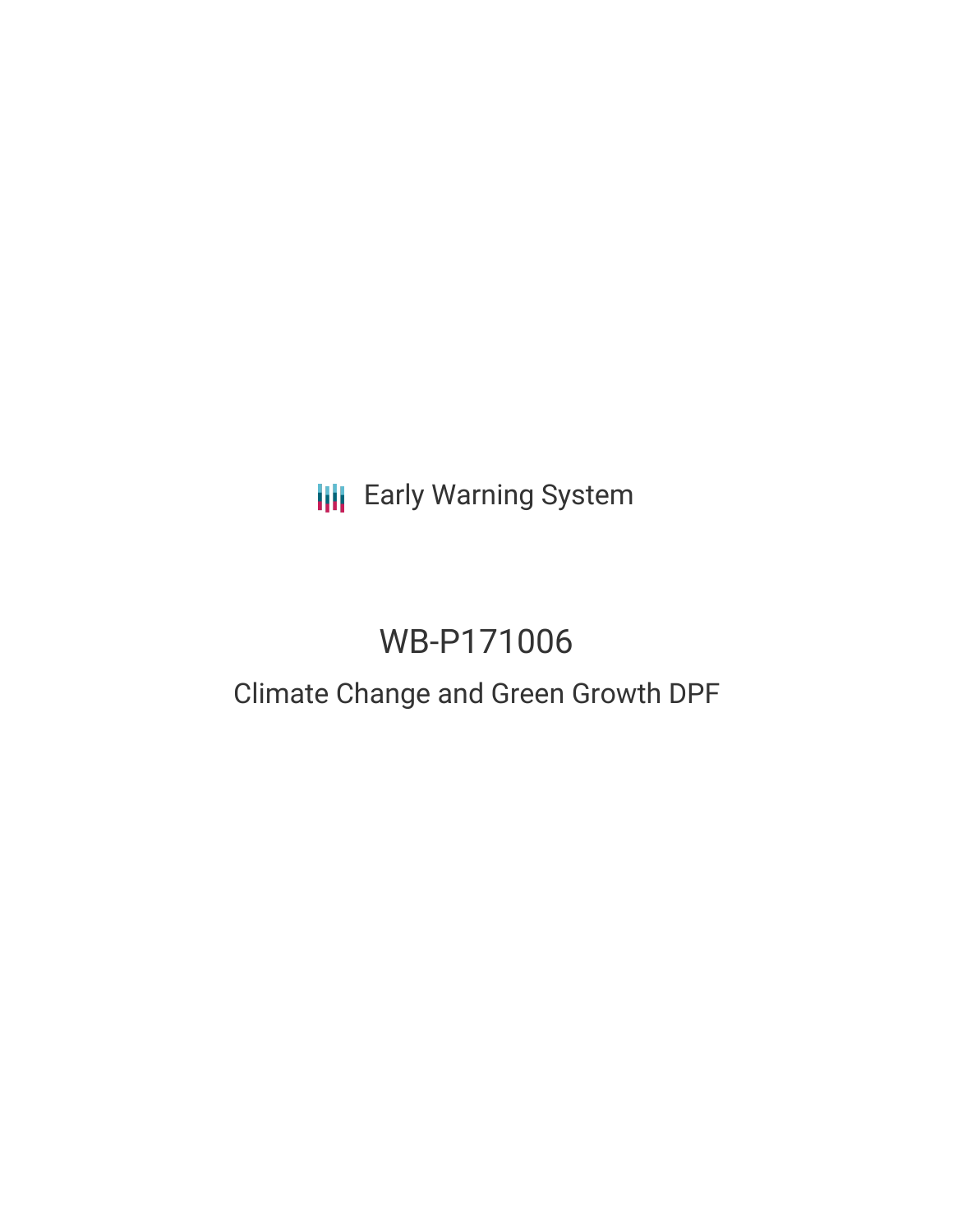#### **Quick Facts**

| <b>Countries</b>               | Vietnam                                     |
|--------------------------------|---------------------------------------------|
| <b>Specific Location</b>       | *Unidentified at this stage of the project* |
| <b>Financial Institutions</b>  | World Bank (WB)                             |
| <b>Status</b>                  | Proposed                                    |
| <b>Bank Risk Rating</b>        | U                                           |
| <b>Borrower</b>                | Socialist Republic of Vietnam               |
| <b>Sectors</b>                 | <b>Climate and Environment</b>              |
| <b>Investment Type(s)</b>      | Loan                                        |
| <b>Investment Amount (USD)</b> | \$100.00 million                            |
| <b>Project Cost (USD)</b>      | \$100.00 million                            |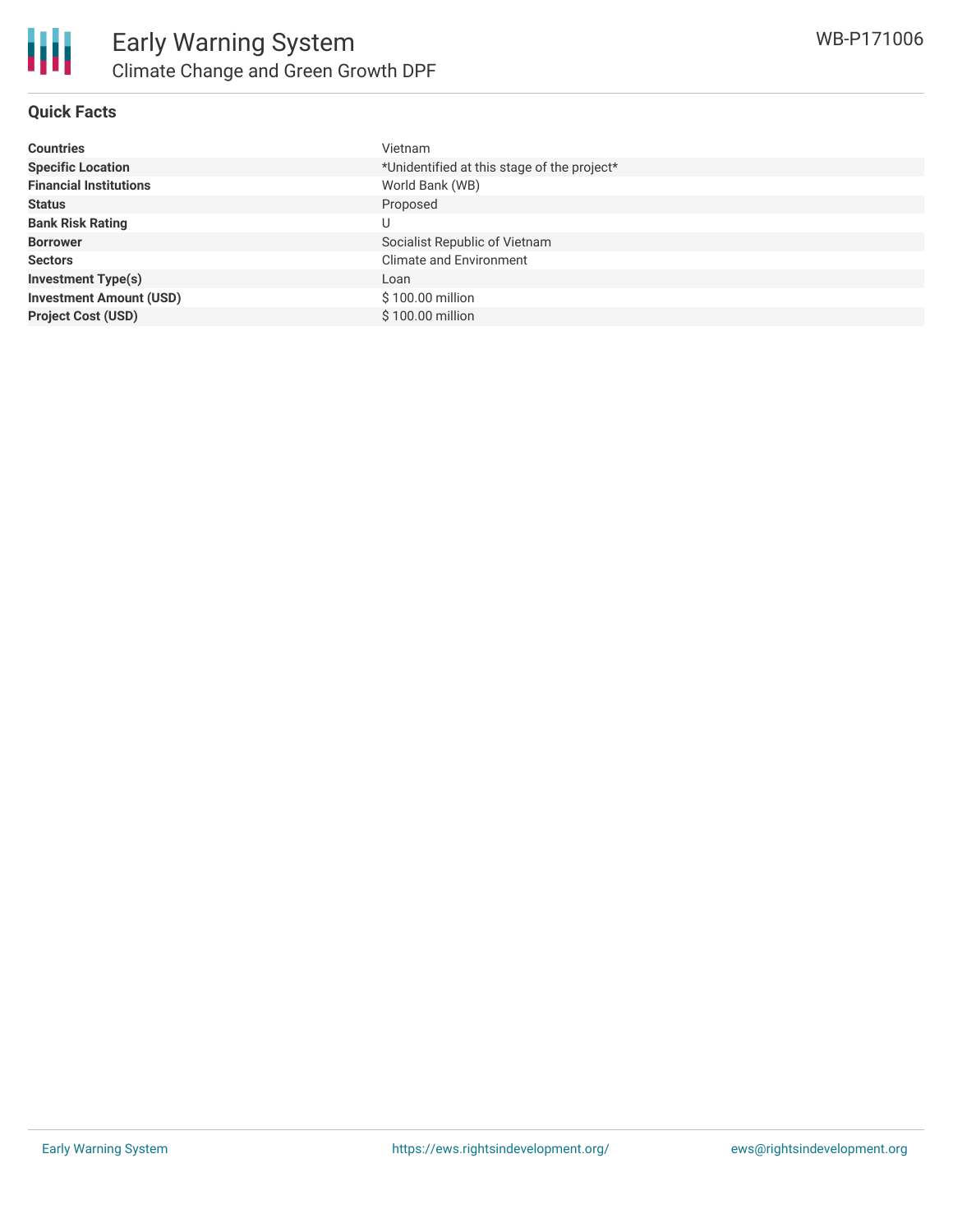

### **Project Description**

According to the bank document, the project aims to:

(a) promote climate-resilient planning and management of vulnerable landscapes and resources, and tracking of public investments for climate change adaptation and

(b) strengthen green growth regulatory and incentive frameworks and planning in key GHG emitting sectors.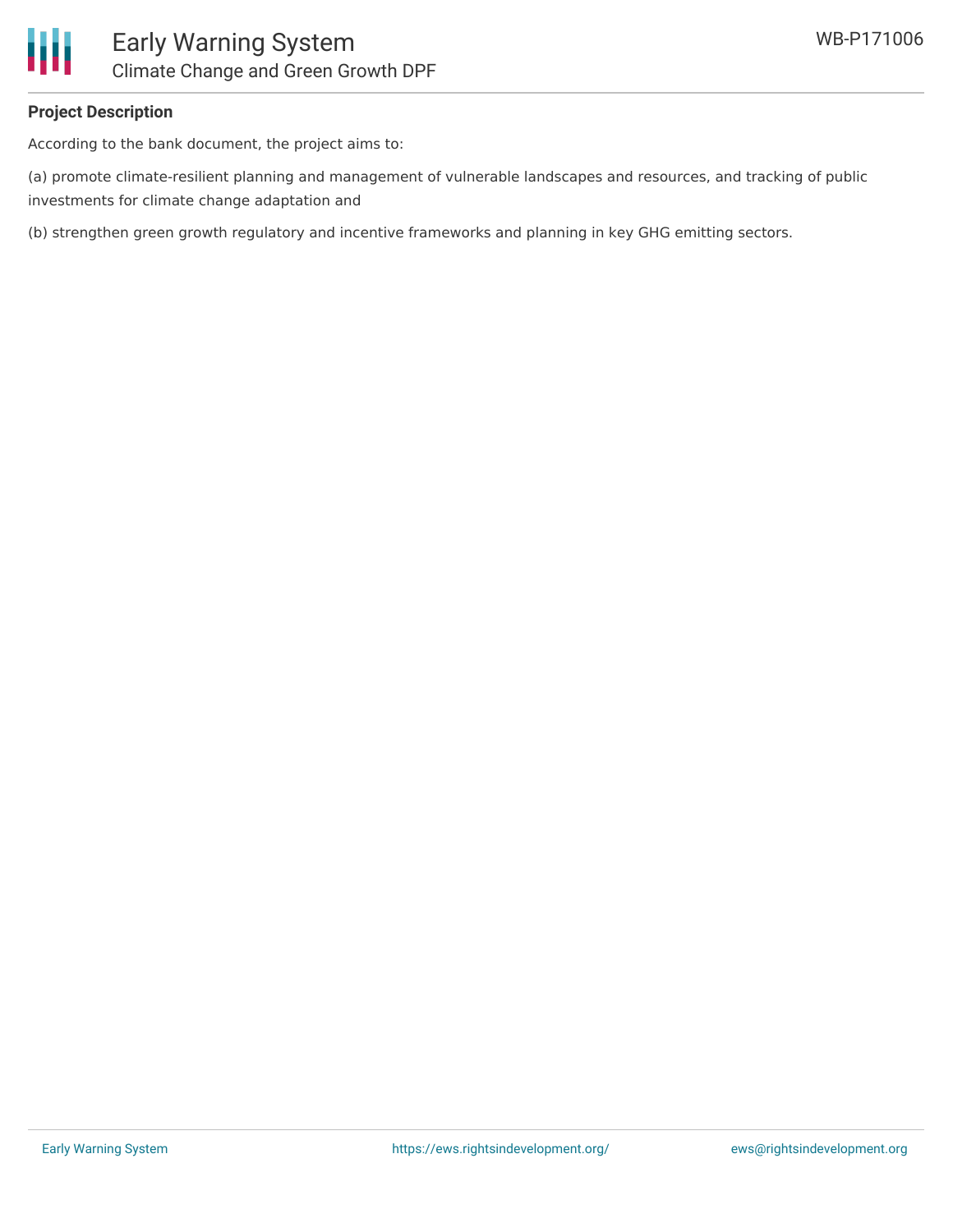

#### **Investment Description**

World Bank (WB)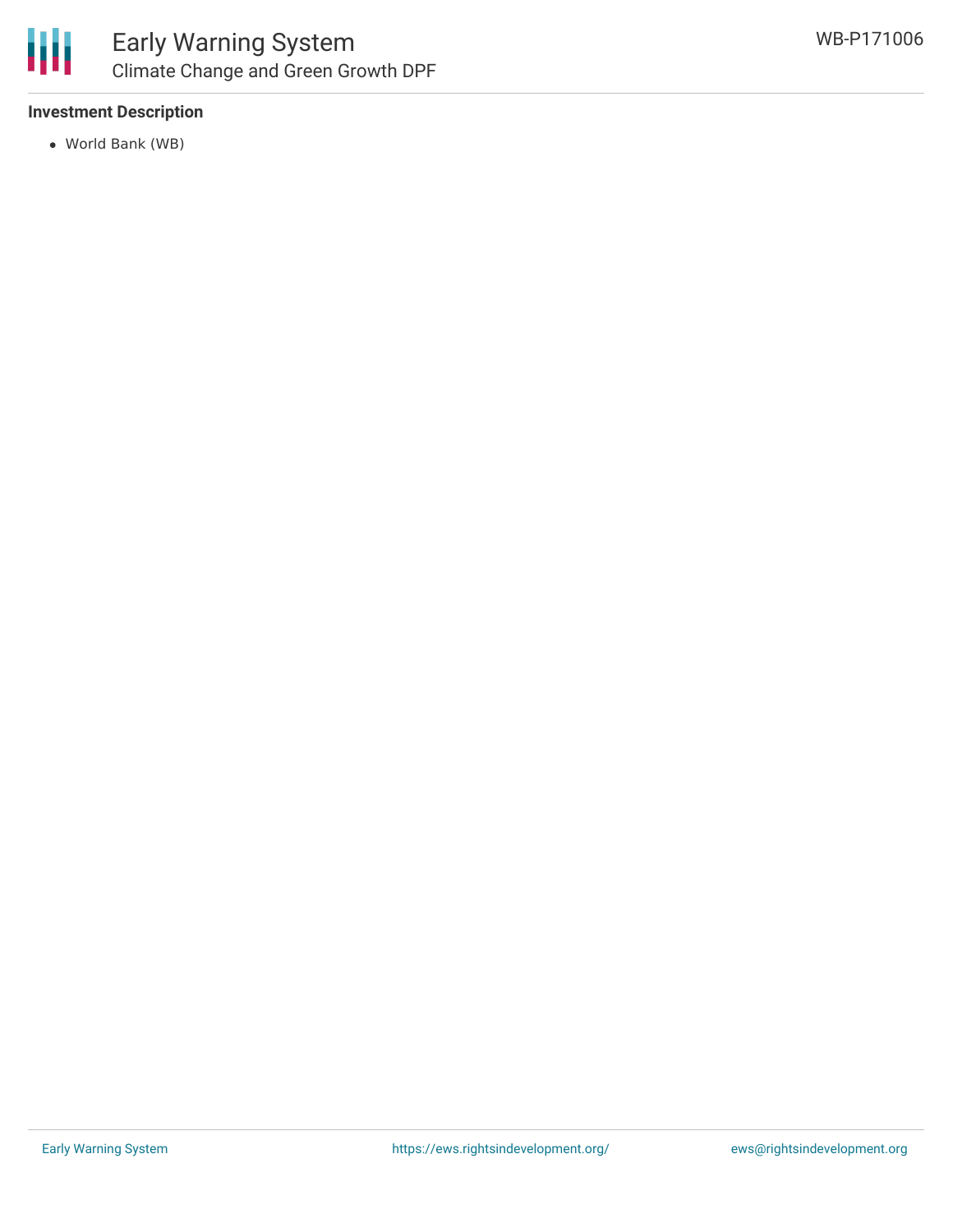#### **Contact Information**

#### **1/World Bank**

Stephen Ling, Thu Thi Le Nguyen Lead Environmental Specialist

#### **2/Borrower/Client/Recipient**

Socialist Republic of Vietnam

#### **3/Implementing Agencies**

Ministry of Natural Resouces and Environment, Department of Climate Change Contact: Cuong Tang The Position: Director-General Email: [ttcuong@gmail.com](mailto:ttcuong@gmail.com)

#### **FOR MORE INFORMATION CONTACT**

The World Bank 1818 H Street, NW Washington, D.C. 20433 Telephone: (202) 473-1000 Web: http://www.worldbank.org/project

#### **ACCOUNTABILITY MECHANISM OF WORLD BANK**

The World Bank Inspection Panel is the independent complaint mechanism and fact-finding body for people who believe they are likely to be, or have been, adversely affected by a World Bank-financed project. If you submit a complaint to the Inspection Panel, they may investigate to assess whether the World Bank is following its own policies and procedures for preventing harm to people or the environment. You can contact the Inspection Panel or submit a complaint by emailing ipanel@worldbank.org. You can learn more about the Inspection Panel and how to file a complaint at: http://ewebapps.worldbank.org/apps/ip/Pages/Home.aspx.